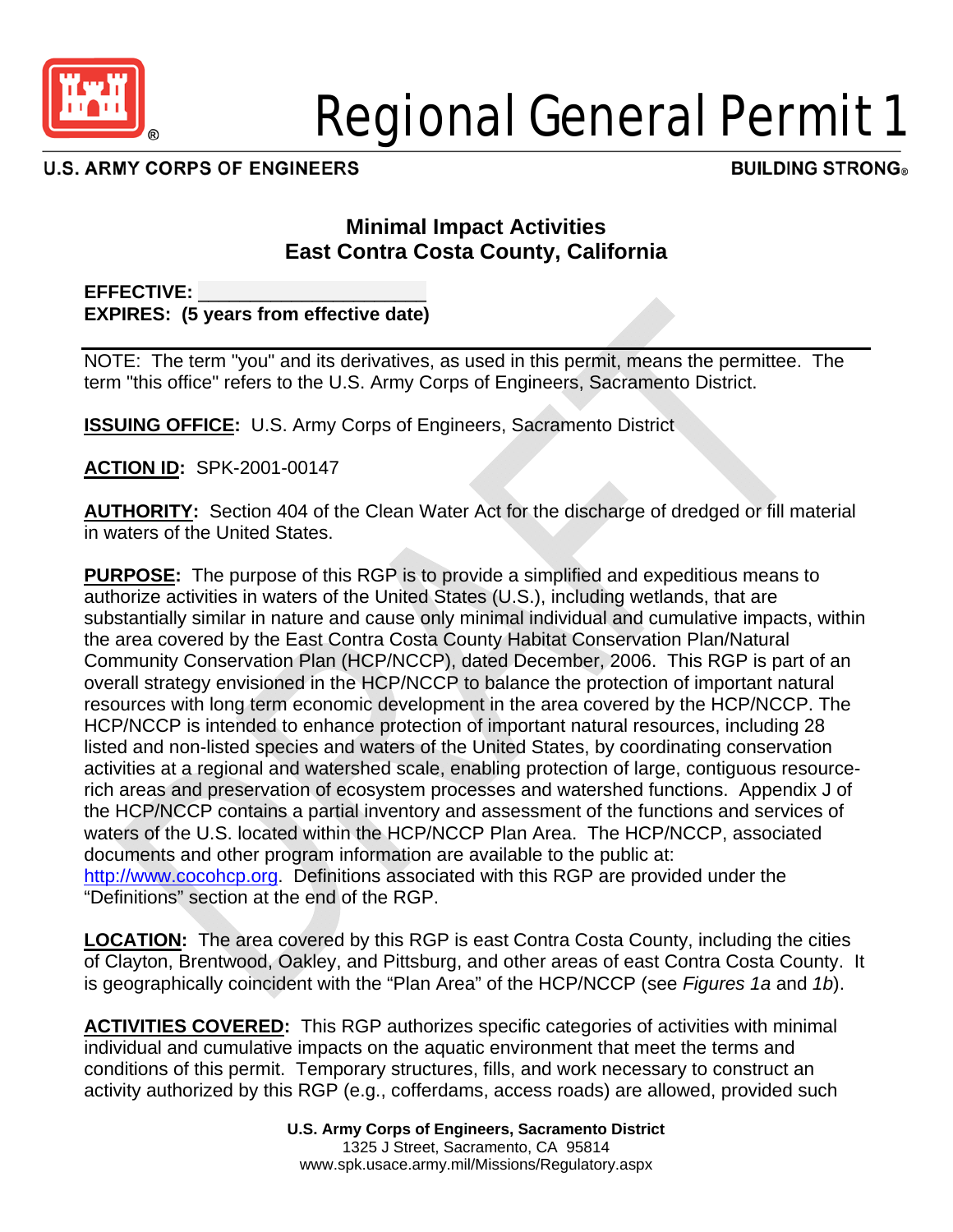work complies with the terms and conditions of this RGP inclusive of special conditions that the Corps may add. This RGP applies only to HCP/NCCP Covered Activities, as set forth in Section 2.3 of the HCP/NCCP (also see Definitions section). Any question as to whether a proposed activity is considered a Covered Activity under the HCP/NCCP shall be subject to confirmation by the East Contra Costa County Habitat Conservancy (Conservancy) (see Definitions section). The HCP/NCCP Covered Activities are divided among the following Activity categories in this RGP for purposes of assigning Activity-specific conditions (see section Activity Specific Conditions):

- 1. Residential, commercial, industrial, institutional, and other urban developments and associated infrastructure inside the Urban Limit Line of Contra Costa County or inside the City Limits of the Cities of Brentwood, Clayton, Oakley and Pittsburg, including but not limited to roads, utilities, parks, storm water management facilities, and water supply and delivery facilities. (Activity-specific conditions: 1 through 4).
- 2. Recreation projects, including parks, picnic areas, staging areas, trails and park maintenance facilities. Applies only to the activities set forth in Sections 2.3.2 and 2.3.4 of the HCP/NCCP. (Activity-specific conditions: 1 through 4).
- 3. Flood control detention basins, reservoirs<sup>1</sup>, channels, and related facilities. Applies only to the specific planned facilities set forth in Section 2.3.2 of the HCP/NCCP. (Activity-specific conditions: 1 through 4).
- 4. Transportation projects, including road construction and widening, bicycle trails, rail projects, bridges and safety-related projects. Applies only to the specific planned facilities set forth in Section 2.3.2 of the HCP/NCCP. (General conditions apply only).
- 5. Wetland and stream restoration, creation, enhancement and management. Applies only to activities set forth in Sections 2.3.2 and 2.3.4 of the HCP/NCCP. (Activity-specific conditions: 1, 2 and 4).
- 6. Utility projects, including electrical transmission projects, cellular communication projects and pipelines. Applies only to the activities set forth in Sections 2.3.2 and 2.3.4 of the HCP/NCCP. (Activity-specific condition 4).
- 7. Maintenance, repair, rehabilitation or replacement of any previously authorized (under the RGP or other Corps permit), currently serviceable, structure or fill. Applies only to the maintenance activities set forth in Sections 2.3.1 and 2.3.3 of the HCP/NCCP. (General conditions apply only).

This RGP does not cover any activities in waters of the U.S. conducted in emergency situations.

 $\overline{a}$ 1 The proposed Los Vaqueros Reservoir Expansion project is not covered by the HCP/NCCP as per Section 2.4 of the HCP/NCCP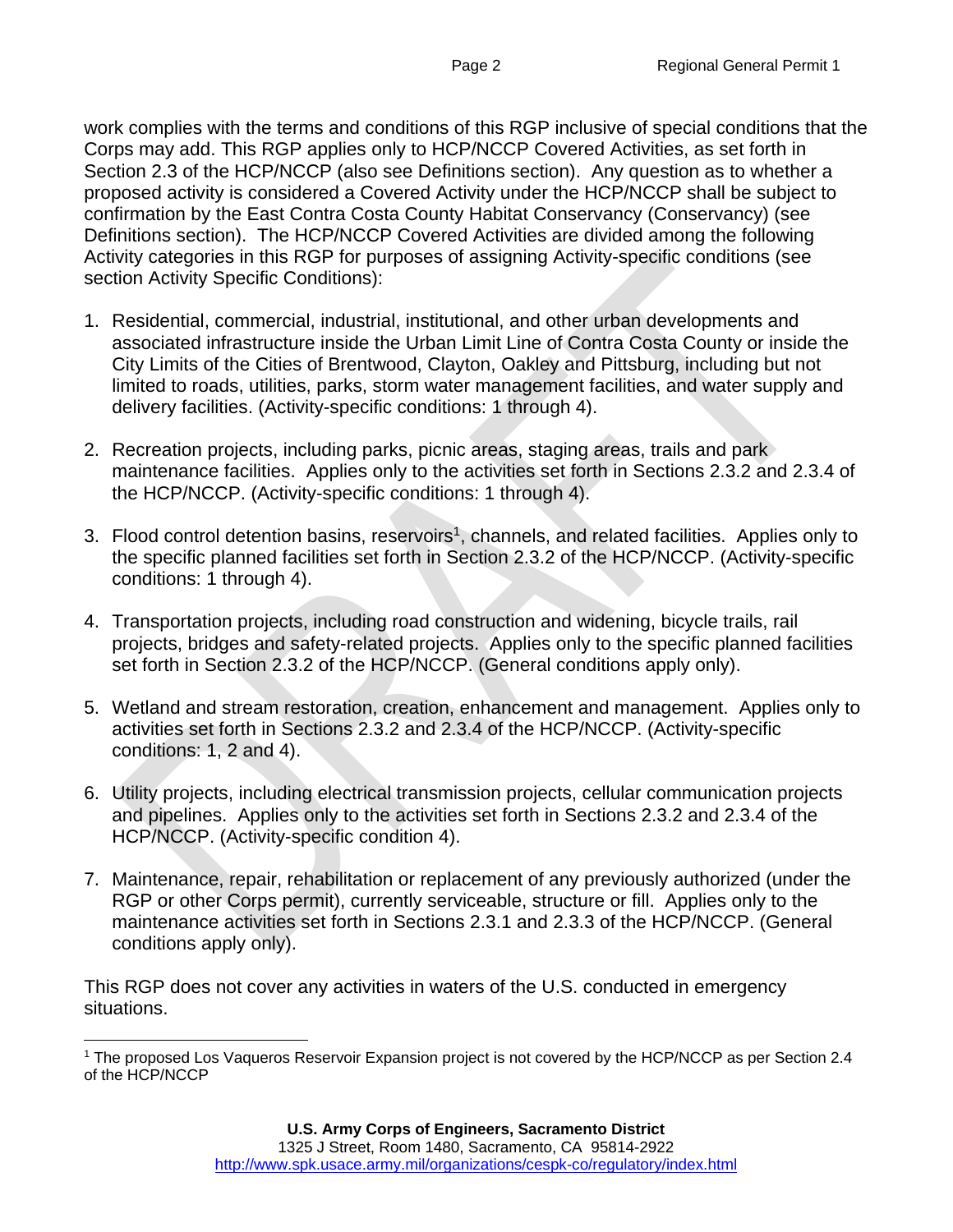**PERMIT DURATION:** This permit is valid for three years from issuance, and will expire on [*DATE OF RGP ISSUANCE + 3 YEARS*]. If this RGP is not modified or reissued by the expiration date, it automatically expires and becomes null and void. The Corps may reevaluate the terms and conditions of this permit at any time it deems necessary to protect the public interest. This permit may be re-issued, after public notice and documentation of the decision. Activities under this permit must be verified in writing by the Corps. Verifications are valid until the permit expires.

## **TERMS OF AUTHORIZATION:**

1. **Applying for RGP authorization**. Prior to commencing a proposed activity, applicants seeking authorization under this RGP shall notify the Corps in accordance with RGP general condition number 18 (Notification). If the Corps determines that an activity is not an eligible activity under the RGP, it will notify the applicant in writing within thirty (30) calendar days and provide instructions on the procedures to seek authorization under a standard permit, letter of permission or Nationwide permit. If the Corps determines that a proposed activity is eligible for coverage under the RGP, it will notify the applicant within 45 calendar days of receipt of a complete application. If the Corps does not provide a written response to the applicant within 45 calendar days following receipt of a complete application, the applicant may presume the proposed activity is an eligible activity that may be covered under the RGP, provided the activity complies with all other terms and conditions of the RGP.

2. **Impact Thresholds for waters of the U.S.** Impacts to waters of the U.S. shall be avoided and minimized to the maximum extent practicable. The loss of waters of the U.S. (including wetlands) resulting from individual project impacts may not exceed a total of 1.5 acres or more than 300 linear feet of perennial, intermittent or 3rd or higher order ephemeral streams (as defined in Table 2 of the RGP and further described in the HCP/NCCP), unless the linear foot limit is waived in writing by the Corps. Additional restrictions are listed in the General and Activity-Specific Conditions.

3. **Single and complete project**. The activity must be a single and complete project (see Definitions section). The same RGP authorization cannot be used more than once for the same single and complete project.

4. **After-the-fact projects**. This RGP may not be used to authorize activities after they have impacted waters of the U.S.

5. **Compliance with HCP/NCCP Conditions**. Activities to be authorized under this RGP must be HCP/NCCP Covered Activities and must fully comply with the HCP/NCCP. Compliance with the HCP/NCCP requires applicants to implement the appropriate conservation measures outlined in Chapter 6 of the HCP/NCCP.

6. **Special conditions**. The Corps may add special conditions to an authorization to ensure the activity complies with the terms and conditions of the RGP, and/or that adverse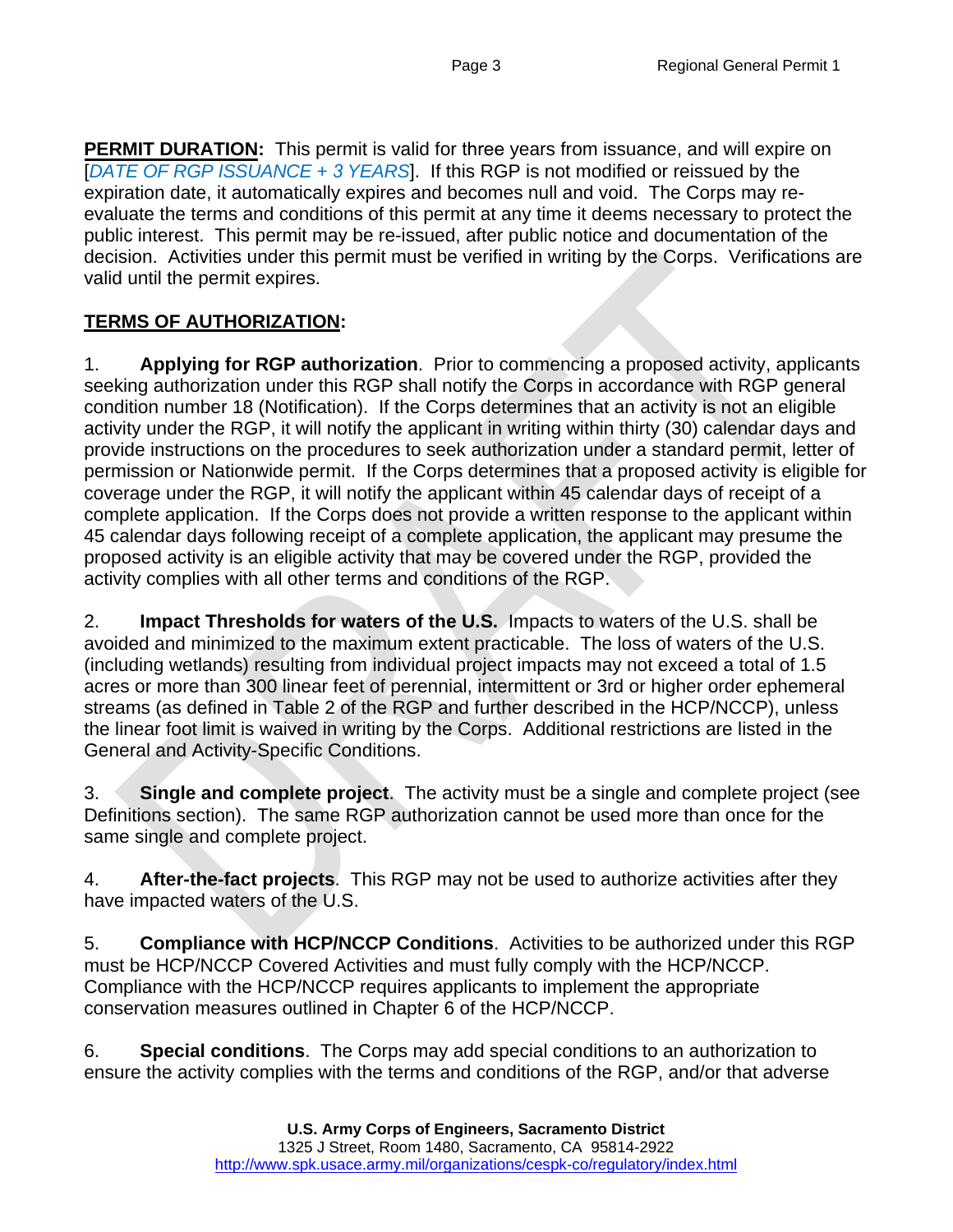impacts on the aquatic environment or other aspects of the public interest are individually and cumulatively minimal.

7. **Activity completion**. Any activity authorized by the Corps under the RGP shall be completed by the date specified in "Permit Duration," above. Furthermore, activities authorized under this RGP that have commenced or are under contract to commence will have 12 months from the date of the RGP's expiration, reissuance, modification or revocation to complete the activity under the terms and conditions of the RGP.

8. **Discretionary Authority**. The Corps has the discretion to suspend, modify, or revoke authorizations under this RGP. This discretionary authority may be used by the Corps to also further condition or restrict the applicability of the RGP for cases in which it has concerns associated with the Clean Water Act Section 404(b)(1) Guidelines, or regarding any public interest factor. Should the Corps determine that a proposed activity may have more than minimal individual or cumulative adverse impacts to aquatic resources or otherwise be contrary to the public interest, the Corps will modify the authorization to reduce or eliminate those adverse effects, or notify the applicant that the proposed activity is not authorized by the RGP and provide instructions on how to seek authorization under an individual permit. The Corps may restore authorization under the RGP at any time it determines that the reason for asserting discretionary authority has been resolved or satisfied by a condition, project modification, or new information. The Corps may also use its discretionary authority to modify, suspend, or revoke the RGP at any time.

### **GENERAL CONDITIONS:**

The following general conditions apply to all Activity categories:

1. **Threatened and Endangered Species**: No activity is authorized under the RGP that does not comply with the mandatory terms and conditions of the USFWS's "Programmatic Biological Opinion for a Regional General Permit for the East Contra Costa Habitat Conservation Plan/Natural Community Conservation Plan, Contra Costa County, California" (USFWS #81420-2011-F-0655, dated April 30, 2012) (copy attached). The Biological Opinion contains mandatory terms and conditions to implement the reasonable and prudent measures that are associated with "incidental take" authorization under this RGP. Authorization under this RGP is conditional upon your compliance with all of the mandatory terms and conditions of the Biological Opinion. Failure to comply with the terms and conditions of the Biological Opinion would constitute non-compliance with the RGP. The USFWS is the appropriate authority to determine compliance with the terms and conditions of the Biological Opinion, and with the ESA. The permittee must comply with all applicable conditions of this Biological Opinion, including those ascribed to the Corps. If the proposed activity may affect Federally-listed endangered or threatened species that are not covered under the Programmatic Biological Opinion, specifically, species under the authority of the National Marine Fisheries Service, the Corps will initiate consultation with the National Marine Fisheries Service, pursuant to Section 7 of the Endangered Species Act, as appropriate.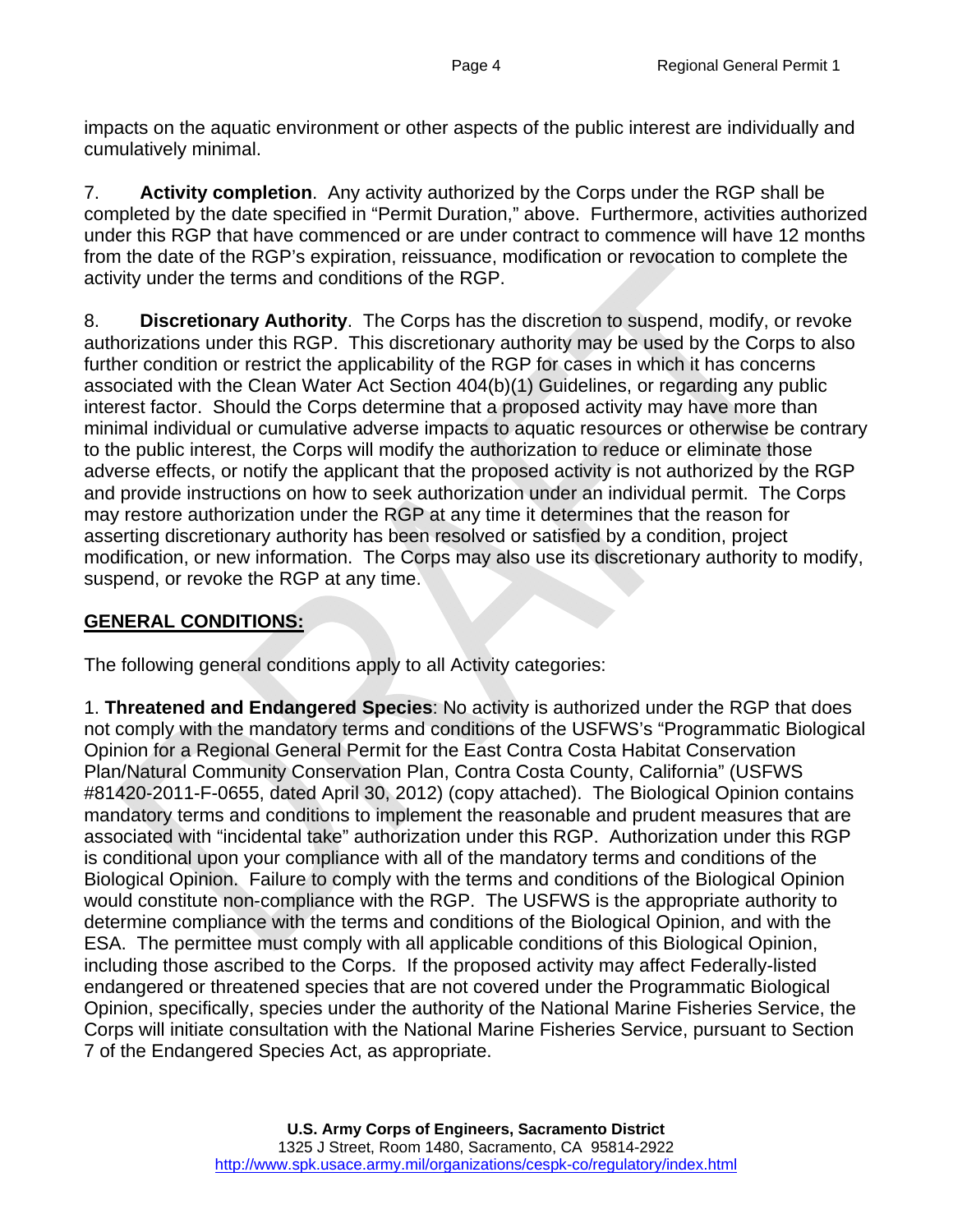2. **Water Quality Certification**: Section 401 Water Quality Certification is required for activities to be authorized by this RGP. The Corps may require additional water quality management measures to ensure that the authorized activity does not result in more than minimal impacts, individually or cumulatively.

3. **Historic Properties**: No activity is authorized under the RGP if the activity may affect historic properties listed, or eligible for listing, in the National Register of Historic Places, until the requirements of Section 106 of the National Historic Preservation Act (NHPA), as amended, have been satisfied. Applicants must notify the Corps if the activity may have the potential to cause effects to any historic properties listed, determined to be eligible for listing on, or potentially eligible for listing on the National Register of Historic Places, including previously unidentified historic properties. The Corps will consult with the State Historic Preservation Officer (SHPO), as appropriate, following the policy and procedural standards of 33 CFR Part 325 Appendix C .

4. **Unanticipated Cultural Resources Discoveries**: If previously unidentified cultural materials are unearthed during construction, all work shall be halted until a qualified archaeologist can examine the deposit and determine its nature and significance. In the event of discovery of possible human remains, state law requires that the County Coroner be contacted.

5. **Fills within 100-Year Floodplains**: The activity must comply with applicable FEMAapproved state or local floodplain management requirements.

6. **Bed and Bank Stabilization**: Bank stabilization activities are limited to: a) using the minimum amount of material needed for erosion protection; b) no more than 500 feet in length along the bank, unless this criterion is waived in writing by the Corps; and c) no more than an average of 1 cubic yard of material per running foot placed along the bank below the plane of the ordinary high water mark or high tide line, unless this criterion is waived in writing by the Corps.

7. **Best Management Practices**: Best Management Practices (BMPs) must be employed during construction and in project design to protect water quality and minimize impacts of stormwater runoff on aquatic resources. BMPs should be appropriately located in or adjacent to waters of the U.S. (e.g., silt curtains). The applicant shall employ the following BMPs, as appropriate and feasible, in designing and constructing the project. The applicant shall describe which BMPs are practicable as part of the notification procedure as per general condition #18, subpart (b):

a. Preservation of natural resource features on the project site (e.g., floodplains, wetlands, streams, and other drainageways, grasslands, woodlands, and native soils);

b. Preservation of natural water infiltration and storage characteristics of the site;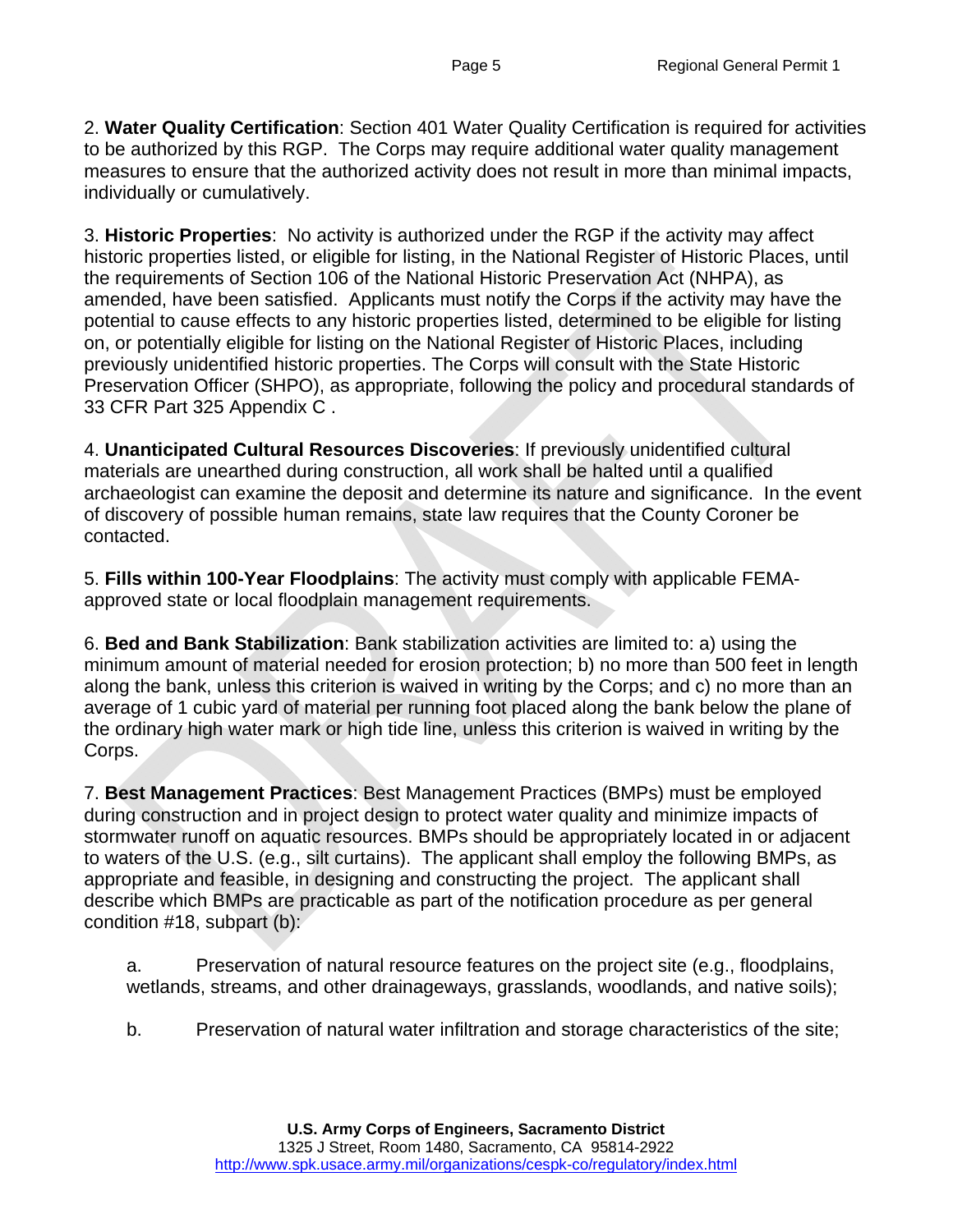c. Minimization of new impervious surfaces in project design (impervious surfaces may be minimized through practices such as reducing road widths and clustering developments designed around open space);

- d. Structural measures that provide water quality and quantity control;
- e. Construction BMPs;
- f. Low impact development (LID) BMPs.

Examples of structural BMPs include: vegetated natural buffers, grassed swales, infiltration trenches, level spreaders and channel grade controls. Examples of construction BMPs include: matting and filter fencing, or other barrier methods to intercept/capture sediment.

8. **Proper Maintenance**: Any authorized structure or fill shall be properly maintained, including maintenance necessary to ensure public safety and the movement of aquatic organisms.

9. **Aquatic Life Movements**: No activity may substantially disrupt the necessary life cycle movement of aquatic species indigenous to the water body, including those species that normally migrate through the area, unless the activity's primary purpose is to impound water. Culverts placed in streams must be installed to maintain low-flow conditions. If feasible, they should be designed as open-bottom culverts.

10. **Equipment**: Heavy equipment working in wetlands must be placed on mats, or other measures, such as low-ground pressure equipment, must be taken to minimize soil disturbance.

11. **Tribal Rights**: No activity or its operation may impair reserved Tribal rights, including, but not limited to, reserved water rights and treaty fishing and hunting rights.

12. **Water Supply Intakes**: No discharge of dredged or fill material may occur in the proximity of a public water supply intake, except where the discharge is for the repair or improvement of the intake structure(s), and/or adjacent bank stabilization.

13. **Suitable Material**: No discharge of dredged or fill material may consist of unsuitable material and material discharged must be free from toxic pollutants in toxic amounts (section 307 of the Clean Water Act). Unsuitable material includes, but is not limited to, trash, debris, car bodies, and asphalt.

14. **Management of Water Flows**: To the maximum extent practicable, the pre-construction course, condition, capacity, and location of open waters must be maintained. The activity must be constructed to withstand expected high flows. The activity must not restrict or impede the passage of normal or high flows, unless the primary purpose of the activity is to impound water or manage high flows. The activity may alter the pre-construction course, condition, capacity,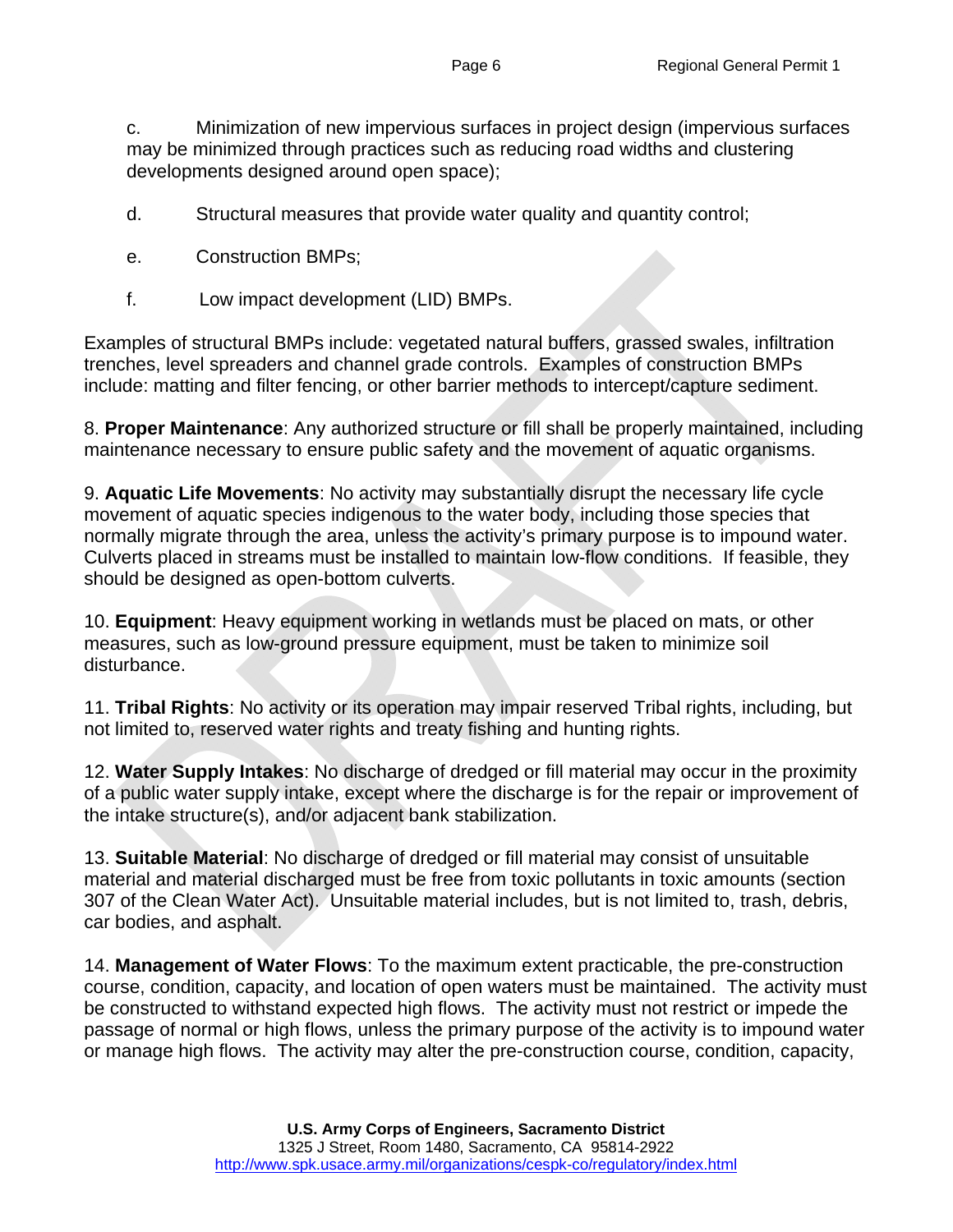and location of open waters if it benefits the aquatic environment (e.g., stream restoration project).

15. **Migratory Bird Breeding Areas**: Activities in waters of the U.S. that serve as breeding areas for migratory birds shall be avoided to the maximum extent practicable.

16. **Removal of Temporary Fills and Restoration of Affected Areas**: Temporary fills shall be removed in their entirety and the affected areas returned to pre-construction elevations. The affected areas shall be revegetated with native vegetation upon completion of the project. A restoration plan, which includes a 1-foot contour topographic map, must be submitted with the notification to the Corps.

17. **Compensatory Mitigation**: Compensatory mitigation for unavoidable impacts to waters of the U.S. must be accomplished by conforming to the minimum mitigation ratios set by the HCP/NCCP, as summarized in Table 1. Mitigation proposals are required to be consistent with the Federal mitigation rule (33 CFR Part 332).

a. The preferred mechanism for providing compensatory mitigation is by acquiring mitigation bank credits or in-lieu fee (ILF) program credits from a Corps-approved bank or ILF program, respectively. However, if an appropriate number and type of mitigation bank or ILF credits are not available at the time of notification (see general condition #18), permittee-responsible mitigation may be proposed. Pursuant to the Federal mitigation rule, the preference hierarchy for use of banks, ILF programs and permittee-responsible to fulfill compensatory mitigation requirements can be overridden based on projectspecific considerations (33 CFR 332[b][2]).

b. Prior to proceeding with the activity authorized by this RGP, a final mitigation plan must be approved by the Corps, and mitigation fees (if applicable, e.g., bank and/or ILF program) must be paid. When mitigation fees are applicable, evidence of fee payment must be provided to the Corps before commencement of the activity authorized by this RGP can be initiated.

c. If the RGP verification includes permittee-responsible compensatory mitigation, the mitigation plan must contain a reporting procedure consistent with the Corps' mitigation rule (33 CFR Part 332.4[c][10]), Monitoring Requirements, as well as any Sacramento District and/or South Pacific Division compensatory mitigation guidance applicable at the time of application review.

18. **Notification**: The applicant shall provide written notification (i.e., a complete application) for a proposed activity to be authorized under the RGP prior to commencing the activity. The Corps' receipt of the complete application is the date when the Corps receives all required notification information from the applicant (see below). Written notification shall include all of the following: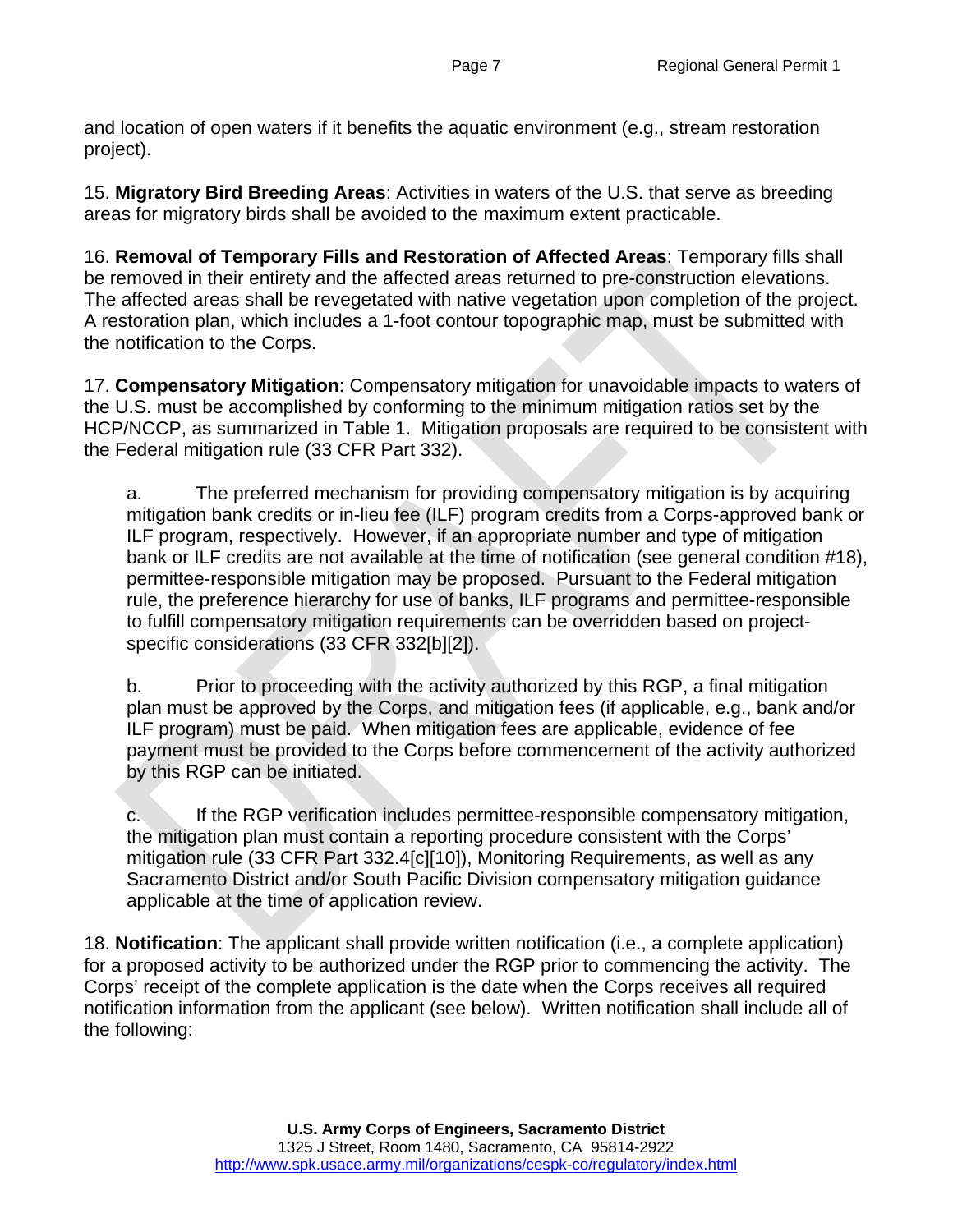a. A letter signed by the applicant requesting authorization under the RGP, identifying the Activity Category(s), a description of the proposed activity, the location of the activity (with latitude and longitude), and the area (in acres, and/or linear feet as applicable) of waters of the U.S., including wetlands, to be impacted;

b. For each general and applicable activity-specific condition of this RGP, a brief narrative describing how the activity would comply with the condition, or that the condition does not apply;

c. A vicinity map, plan-view and cross-section drawings clearly depicting the location, size and dimensions of the proposed activity, including areas to be used for access and staging. The drawings shall contain a title block, legend and scale, nearby structures, parcel boundaries, and dimensions of the proposed dock and associated access. Unless waived on a case by case basis at the Corps' discretion, all drawings shall comply with the Updated Map and Drawing Standards for the South Pacific Division Regulatory Program, which can be found at

http://www.spd.usace.army.mil/Missions/Regulatory/Public-Notices-and-References/Article/651327/updated-map-and-drawing-standards/.

d. A delineation of aquatic resources in accordance with the Sacramento District's Minimum Standards for Acceptance of Aquatic Resources Delineation Reports (available at http://www.spk.usace.army.mil/Portals/12/documents/regulatory/jd/minimumstandards/Minimum\_Standards\_for\_Delineation\_with\_Template-final.pdf), or updated standards adopted by the Sacramento District, unless specifically waived by the Sacramento District.

e. A written statement explaining how the activity has been designed to avoid and minimize adverse effects, both temporary and permanent, to waters of the U.S.

f. A cultural resource survey report for the project site, including all staging, access and construction areas. The report must be prepared in accordance with the March 24, 2014, Sacramento District Guidelines for Compliance with Section 106 of the NHPA, which can be found at

http://www.spk.usace.army.mil/Portals/12/documents/regulatory/sec-106 tribal/FINAL\_2014-03-24\_Section-106-Guidelines.pdf (or more recent guidance, if applicable).

If the Corps determines that the activity complies with the terms and conditions of the RGP, including confirmation that proposed impacts to aquatic resources are minimal, the Corps will notify the applicant in writing and include any special conditions deemed necessary. If the Corps determines the impacts of the proposed activity are more than minimal, the Corps will notify the applicant that the project does not qualify for authorization under the RGP and instruct the applicant on the procedures to seek authorization under an individual permit.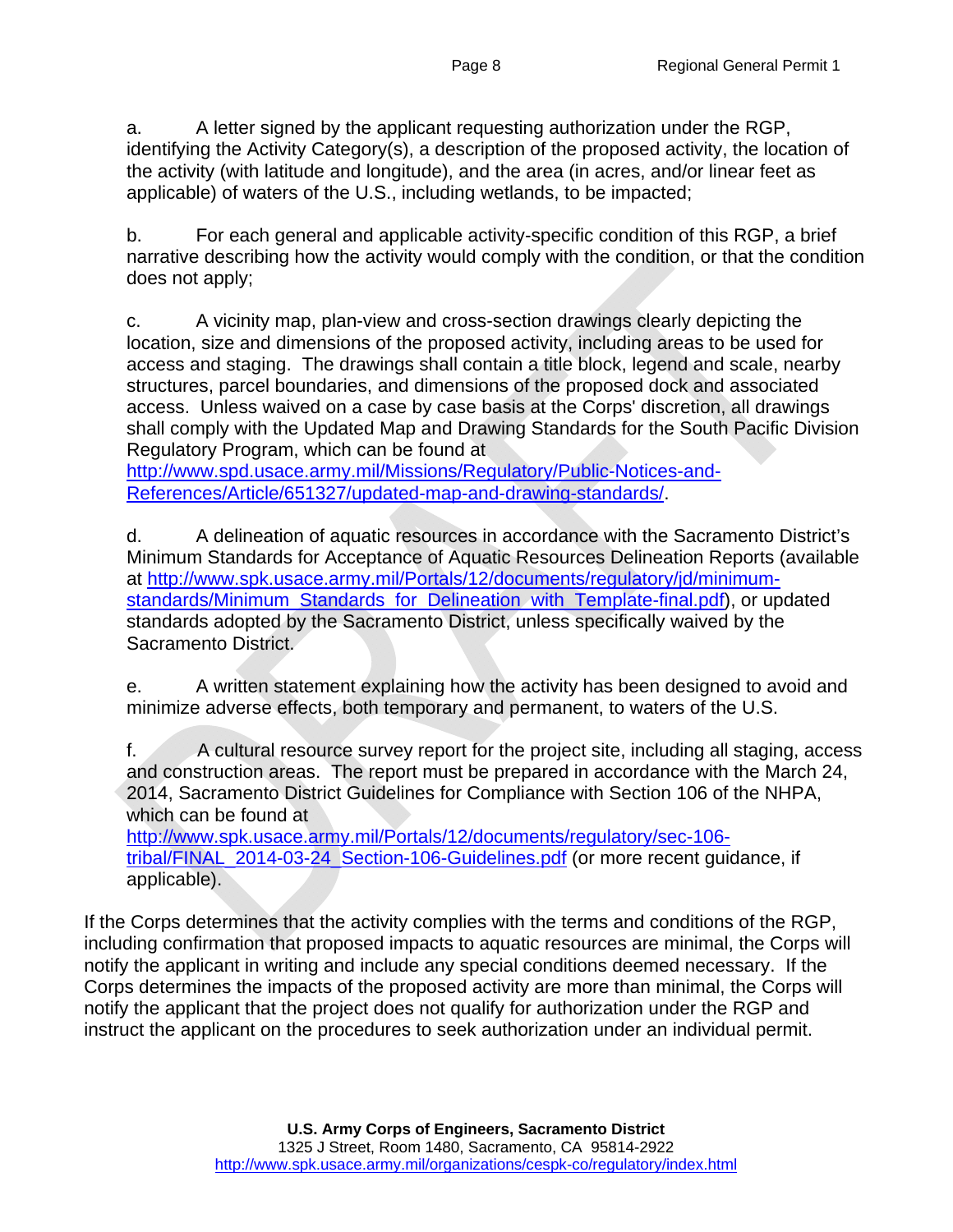19. **Reporting Responsibilities**: The permittee must submit a letter report to the Corps within 30 days of project completion. The report will contain the following:

- a. The Corps' file number;
- b. Photographs showing pre- and post-construction project conditions;
- c. A completed compliance certification.

20. **Access**: The permittee must allow representatives from the Corps to inspect the authorized activity at any time deemed necessary to ensure that it is being or has been accomplished in accordance with the terms and conditions of the permit.

21. **Transfer of RGP Authorization**: If the permittee sells the property associated with this permit, the permittee must obtain the signature and mailing address of the new owner on the permit verification letter, and forward a copy to this office to validate the transfer.

#### **ACTIVITY SPECIFIC GENERAL CONDITIONS:**

The following general conditions apply to Activity categories specified at the end of each condition.

1. **Stream Setbacks**. Consistent with the requirements of the HCP/NCCP, stream setbacks shall be established. See the HCP/NCCP for detailed stream setback requirements, summarized in Table 2 of this RGP. Waters of the U.S. shall not be filled in order to meet the buffer requirements (Activity categories 1, 2, 3 and 5).

2. **Permanent Protections**. All preserved, created, restored or enhanced waters of the U.S. and adjacent buffers on the project site shall be preserved and permanently protected through a deed restriction, conservation easement, or other appropriate real estate or legal instrument, consistent with the requirements of the HCP/NCCP as determined by the Corps. A recorded copy of the real estate instrument must be provided to the Corps prior to proceeding with any activity otherwise authorized by this RGP (Activity categories 1, 2, 3 and 5).

3. **Fencing and Signage**. Preserved areas on the project site must be fenced and signed as sensitive areas to discourage human disturbance (Activity categories 1, 2 and 3).

4. **Utility Lines**. All utility lines shall be constructed in accordance with the following:

a. The construction area for linear utility line projects shall be limited to a width of 75 feet, unless this limit is waived in writing by the Corps.

b. For utility line projects, directional drilling, clear span or other techniques that do not contact the waterbody shall be used if the waterbody contains perennial flow.

c. Material resulting from trench excavation may be temporarily sidecast (up to 60 days) into waters of the U.S., provided that the material is not placed in such a manner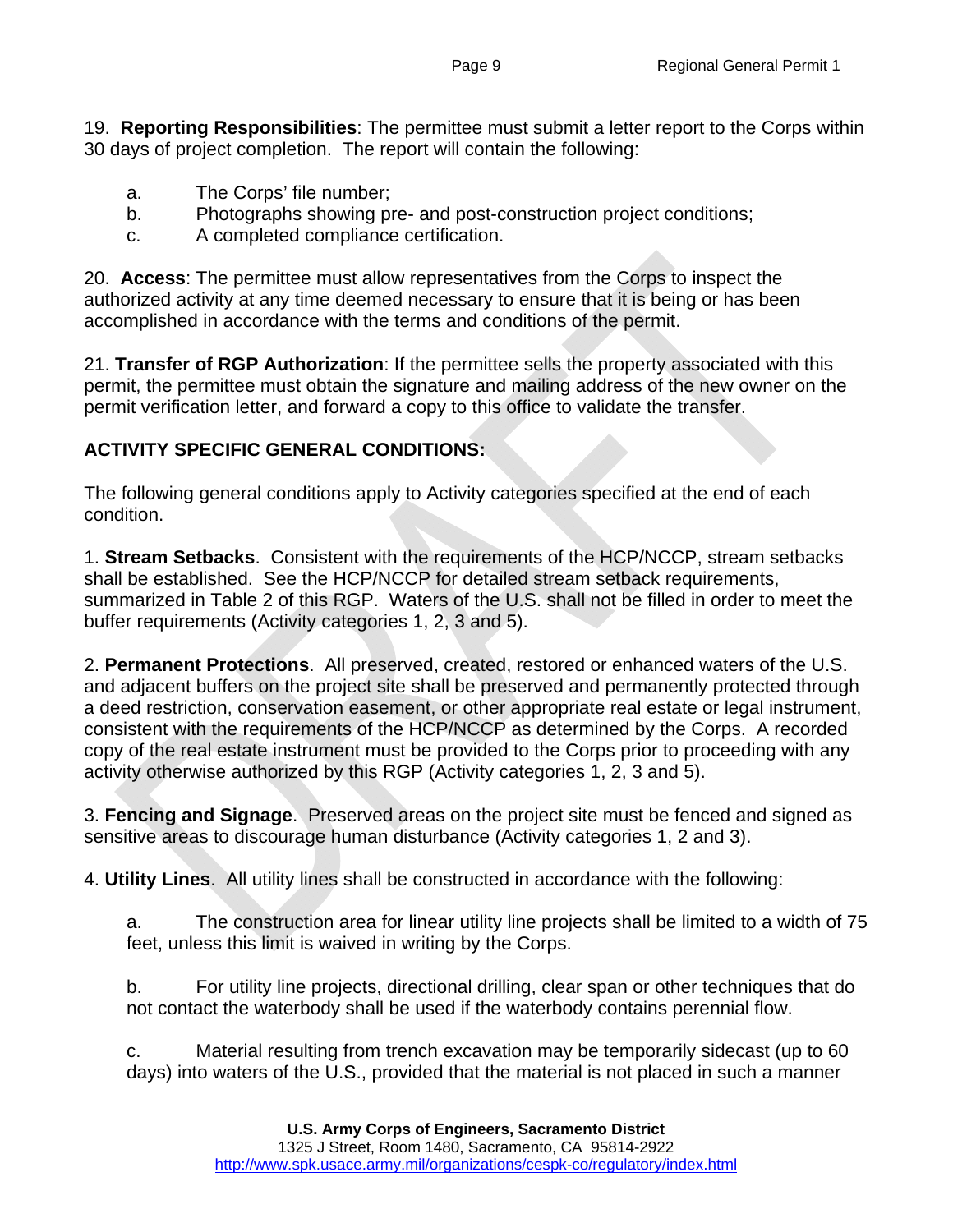that is dispersed by currents or other forces. The Corps may extend the period of temporary side casting for no more than a total of 180 days, where appropriate.

d. Utility lines must not adversely alter existing hydrology, including draining of wetlands. In wetland areas, utility line trenches shall be lined with clay, or other impermeable materials or structures (such as cut-off walls) to ensure that the trench through which the utility line is installed does not drain waters of the U.S. In addition, to prevent a french drain effect, gravel cannot be used as backfill material in the top 10 feet of the trench.

e. In wetland areas, the top 6"-12" of the trench shall be backfilled with topsoil excavated from the trench in the same stratification in which it was removed.

f. Excess material shall be removed to upland areas immediately upon completion of utility line construction in any segment of the project containing waters of the U.S. In no case shall the excess material be left in place until the entire utility line is completed.

g. The construction area, including unprotected slopes and streambanks, shall be stabilized (e.g., blanketed and seeded) immediately upon completion of the utility line construction in any segment of the project. In no case shall soil stabilization be delayed until the entire utility line is completed.

h. Temporarily disturbed construction areas must be restored to pre-construction conditions, including grading to original contours and revegetating (with native vegetation or other appropriate vegetation approved by the Corps) immediately upon completion of the project. A restoration plan, which includes a 1-foot contour topographic map, shall be submitted with notification (Activity categories 1, 2, 3, 5 and 6).

#### **DEFINITIONS**:

Activity is any discharge of dredged or fill material into waters of the U.S. under Section 404 of CWA.

Activity categories are descriptions of HCP/NCCP Covered Activities listed in this RGP for purposes of assigning activity-specific conditions.

Activity-specific conditions are RGP conditions that would apply to specified Activity categories defined in this RGP.

Applicant is the individual, organization, or company requesting authorization under the RGP.

Authorization is written verification by the Corps that an activity qualifies for, and may proceed under, the RGP provided all terms and conditions of the RGP are followed.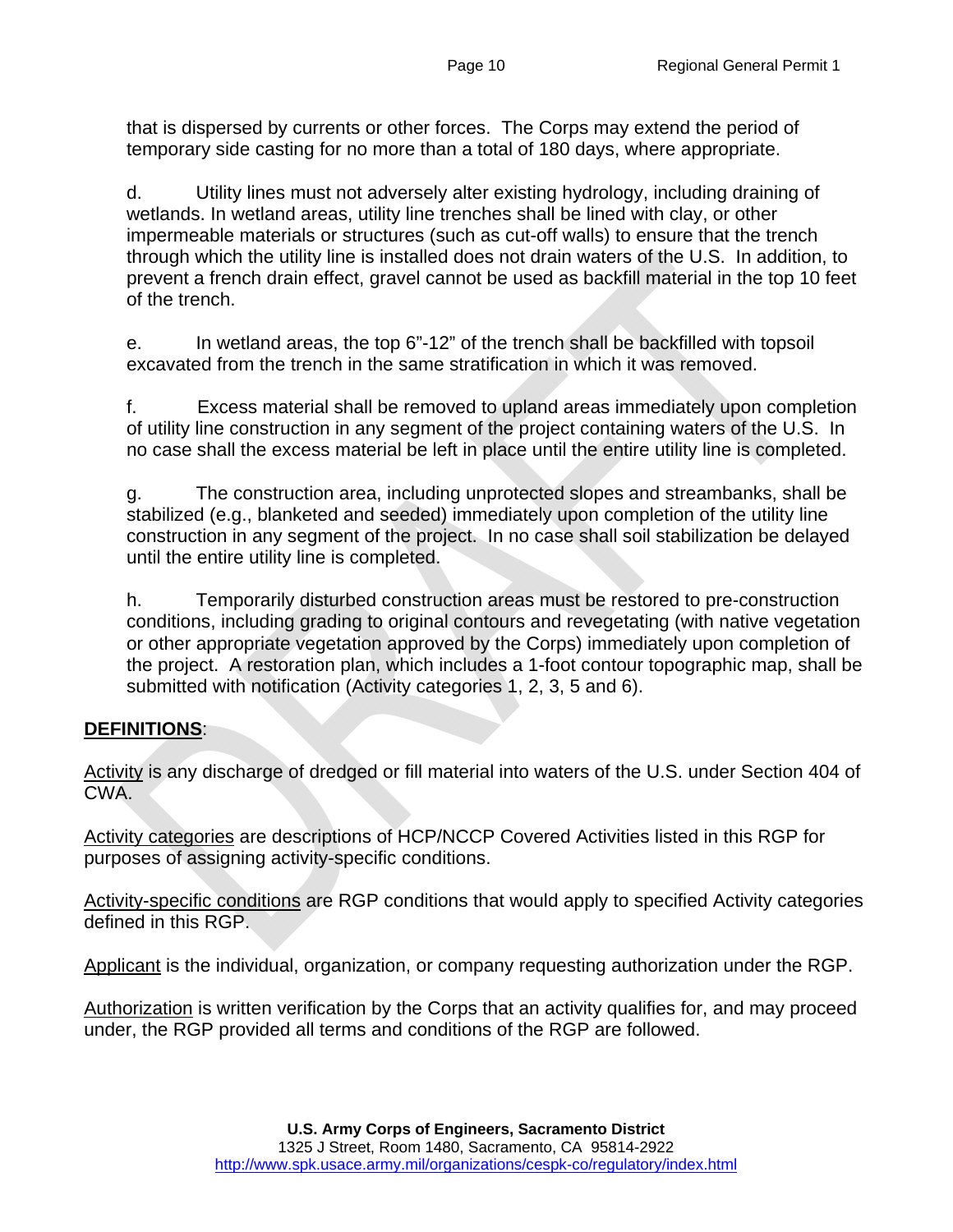Compensatory mitigation is the restoration, establishment (creation), enhancement, and/or in certain circumstances preservation of aquatic resources for the purposes of offsetting unavoidable adverse impacts which remain after all appropriate and practicable avoidance and minimization has been achieved. See also "in-lieu fee" definition.

Complete application is all required notification materials that must be submitted by the applicant to the Corps, as listed in general condition #18. If all materials are not submitted, the application is considered incomplete.

Conservancy is the East Contra Costa County Habitat Conservancy, a joint exercise of powers agency formed by the Cities of Brentwood, Clayton, Oakley and Pittsburg and Contra Costa County to perform the role of Implementing Entity for the HCP/NCCP.

Emergency refers to the guidance provided in 33 CFR 325.2(e)(4): "...a situation which would result in an unacceptable hazard to life, a significant loss of property, or an immediate, unforeseen, and significant economic hardship if corrective action requiring a permit is not undertaken within a time period less than the normal time needed to process the application under standard procedures. This RGP does not cover any activities in waters of the U.S. conducted in emergency situations.

General conditions are RGP conditions that would apply to all activities authorized.

HCP/NCCP is the East Contra Costa County Habitat Conservation Plan/Natural Community Conservation Plan dated December, 2006. The United States Fish and Wildlife Service ("USFWS"), under incidental take permit TE 160958-0, and the California Department of Fish and Game ("CDFG"), under incidental take permit 2835-2007-01-03, have approved the HCP/NCCP and have authorized the "HCP/NCCP Permittees" to take certain species of plants and wildlife listed under the ESA and/or covered under the state of California's Natural Community Conservation Planning Act (NCCPA) while carrying out or approving certain development and other "covered activities." Take is defined under Federal and state laws.

**HCP/NCCP Covered Activity means an activity or project within one of the categories of** activities set forth in Section 2.3 of the HCP/NCCP that has been approved by an HCP/NCCP Permittee for coverage under the HCP/NCCP.

HCP/NCCP Permittee is any of the following eight local agencies that have approved the HCP/NCCP and have been authorized by USFWS and CDFG to take certain species, as take is defined respectively under Federal and state law. These are the Cities of Brentwood, Clayton, Oakley and Pittsburg, Contra Costa County, the Contra Costa County Flood Control and Water Conservation District, the Conservancy, and the East Bay Regional Park District.

Historic properties are as defined in 36 CFR Part 800.16(l). It means any prehistoric or historic district, site, building, structure, or object included in, or eligible for inclusion in, the National Register of Historic Places maintained by the Secretary of the Interior. This term includes artifacts, records, and remains that are related to and located within such properties. The term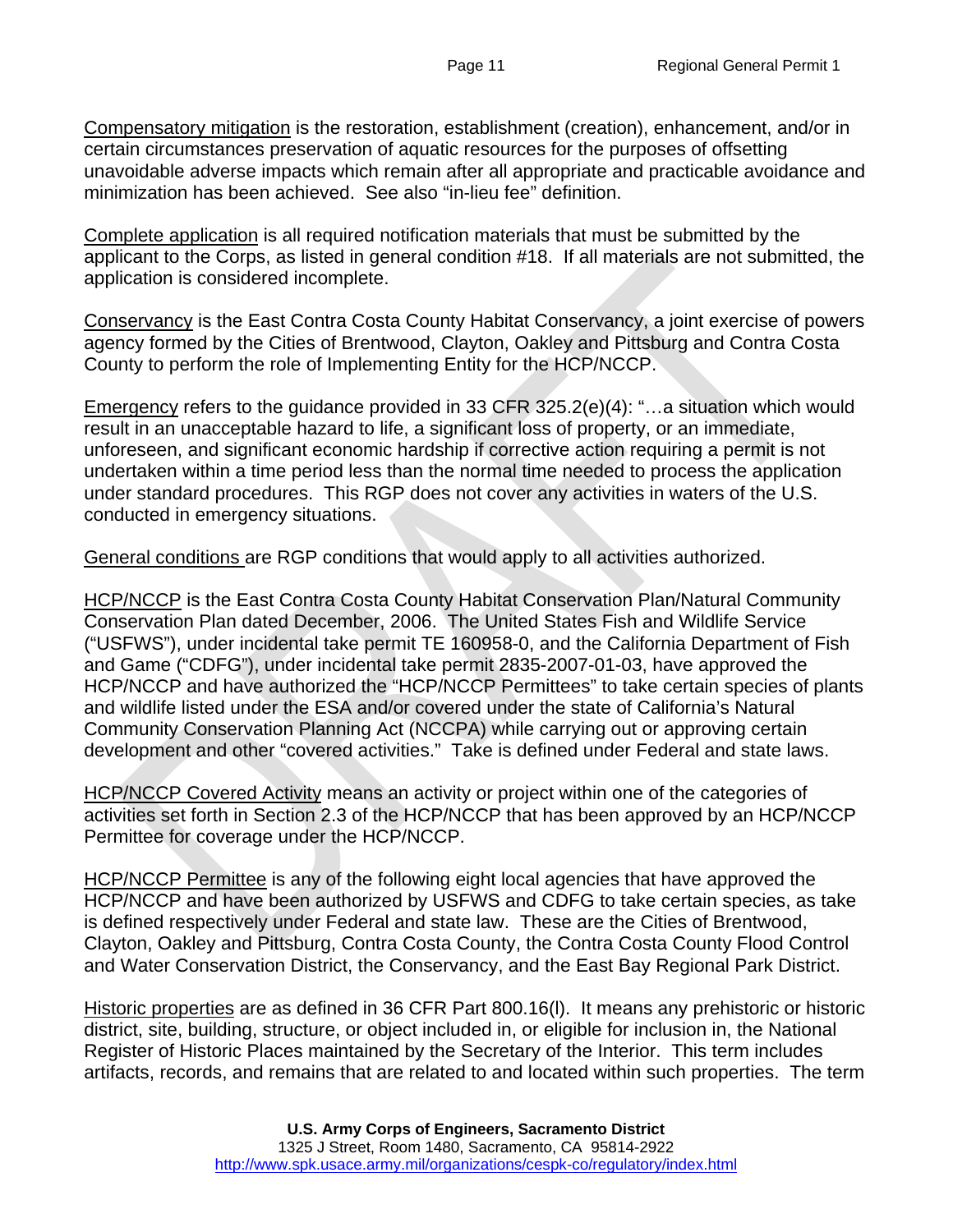includes properties of traditional religious and cultural importance to an Indian tribe or Native Hawaiian organization and that meet the National Register criteria.

Impact is the direct and indirect loss of waters of the U.S., including wetlands, which results from the discharge of dredged and/or fill material into waters of the U.S. associated with implementation of a proposed activity. See also "loss of waters" definition.

Independent utility is a test to determine what constitutes a single and complete non-linear project in the Corps Regulatory Program. A project is considered to have independent utility if it would be constructed absent the construction of other projects in the project area. Portions of a multi-phase project that depend upon other phases of the project do not have independent utility. Phases of a project that would be constructed even if the other phases were not built can be considered as separate single and complete projects with independent utility.

In-lieu fee refers to an in-lieu fee (ILF) program as defined in 33 CFR Part 332.2. An ILF program involves the restoration, establishment (creation), enhancement and/or preservation of aquatic resources through funds paid to a governmental or non-profit natural resources management entity to satisfy compensatory mitigation (see above definition) requirements for Department of the Army (DA) permits. As required by 33 CFR Part 332.8(a), all ILF programs must be approved prior to being used to provide compensatory mitigation for projects authorized by the Corps.

Loss of waters of the U.S. refers to waters that are permanently adversely affected by filling, flooding, excavation, or drainage because of the regulated activity. Permanent adverse effects include permanent discharges of dredge or fill material that change an aquatic area to dry land, increase the bottom elevation of a waterbody, or change the use of an aquatic feature. The acreage of loss of waters of the U.S. is a threshold measurement of the impact to jurisdictional waters for determining if the project may qualify for the RGP; it is not a net threshold that is calculated after considering compensatory mitigation that may be used to offset losses of aquatic functions and services. The loss of stream bed includes the acres or linear feet of stream bed that are filled or excavated as a result of the regulated activity.

Mitigation bank is a site where aquatic resources (e.g., wetlands, streams) are restored, established, enhanced, and/or preserved for the purpose of providing compensatory mitigation for impacts authorized by DA permits.

Notification is the submission of required information by the applicant to the Corps for a complete application.

Permittee is an entity that has received authorization to conduct activities in waters of the U.S. under this RGP.

Permittee-responsible mitigation refers to a type of compensatory mitigation as defined in 33 CFR Part 332.2, entailing aquatic resource restoration, establishment, enhancement, and/or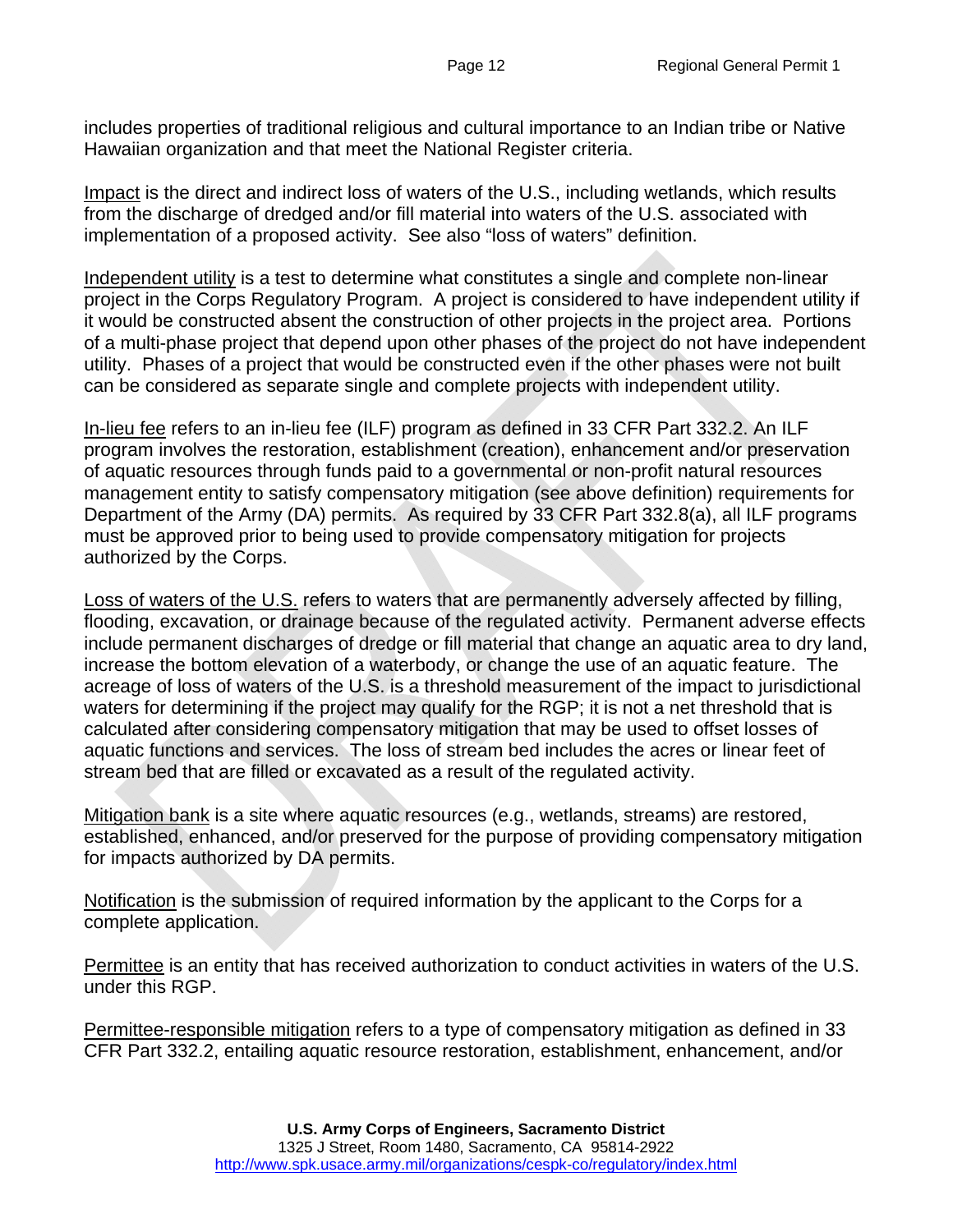preservation activity undertaken by the permittee (or an authorized agent or contractor) to provide compensatory mitigation for which the permittee retains full responsibility.

Plan Area is the area shown in Figure 1-1 of the HCP/NCCP and *Figures 1a* and *1b* of this RGP. It is the area analyzed by the HCP/NCCP and covered by the USFWS and CDFG incidental take permits issued pursuant to the HCP/NCCP. In the HCP, the Plan Area is also referred to as the "Inventory Area." This RGP uses the term Plan Area.

Project site is the land, including waters of the U.S. and uplands, utilized for a single and complete project. The project site includes the land cleared, graded, and/or filled to construct the single and complete<sup>2</sup> project, including any buildings, utilities, stormwater management facilities, roads, yards, and other attendant features. Temporary construction areas (e.g., access and staging) are included. The project site also includes any other land and attendant features that are used in conjunction with the single and complete project, such as open space, roads and utilities.

Single and complete linear project is a project constructed for the purpose of getting people, goods, or services from a point of origin to a terminal point, which often involves multiple crossings of one or more waterbodies at separate and distant locations, as defined in the Final Rule for Issuance of the 2017 Nationwide Permits (Federal Register Vol. 82[4], January 6, 2017).

Single and complete non-linear project is the total project proposed or accomplished by one owner/developer or partnership or other association of owners/developers. A single and complete non-linear project must have independent utility (see definition of ''independent utility'').

Special conditions are conditions added by the Corps for projects on a case-by case basis to ensure an activity has minimal impacts on aquatic resources and complies with the RGP. The Corps' authority to require special conditions is provided in 33 CFR Part 325.4(a).

Stream order refers to the numeric identification of the reaches within a stream network. This document follows the stream ordering system of Strahler (1964)<sup>3</sup>. In this system, a first order stream is a stream with an identifiable bed and bank, without any tributary streams. A second order stream is formed by the confluence of two first order streams. A third order stream is formed by the confluence of two second order streams, and so on. Addition of a lesser order stream does not change the stream order of the trunk stream.

Suspension is the temporary cancellation of the authorization while a decision is made to modify, revoke or reinstate the authorization.

<sup>2</sup> Linear or non-linear (see definitions below).

<sup>&</sup>lt;sup>3</sup> Strahler, A.N. 1964. Quantitative Geomorphology of drainage basins and channel networks; section 4-2, in *Handbook of Applied Hydrology*, ed. Ven te Chow, McGraw-Hill, New York.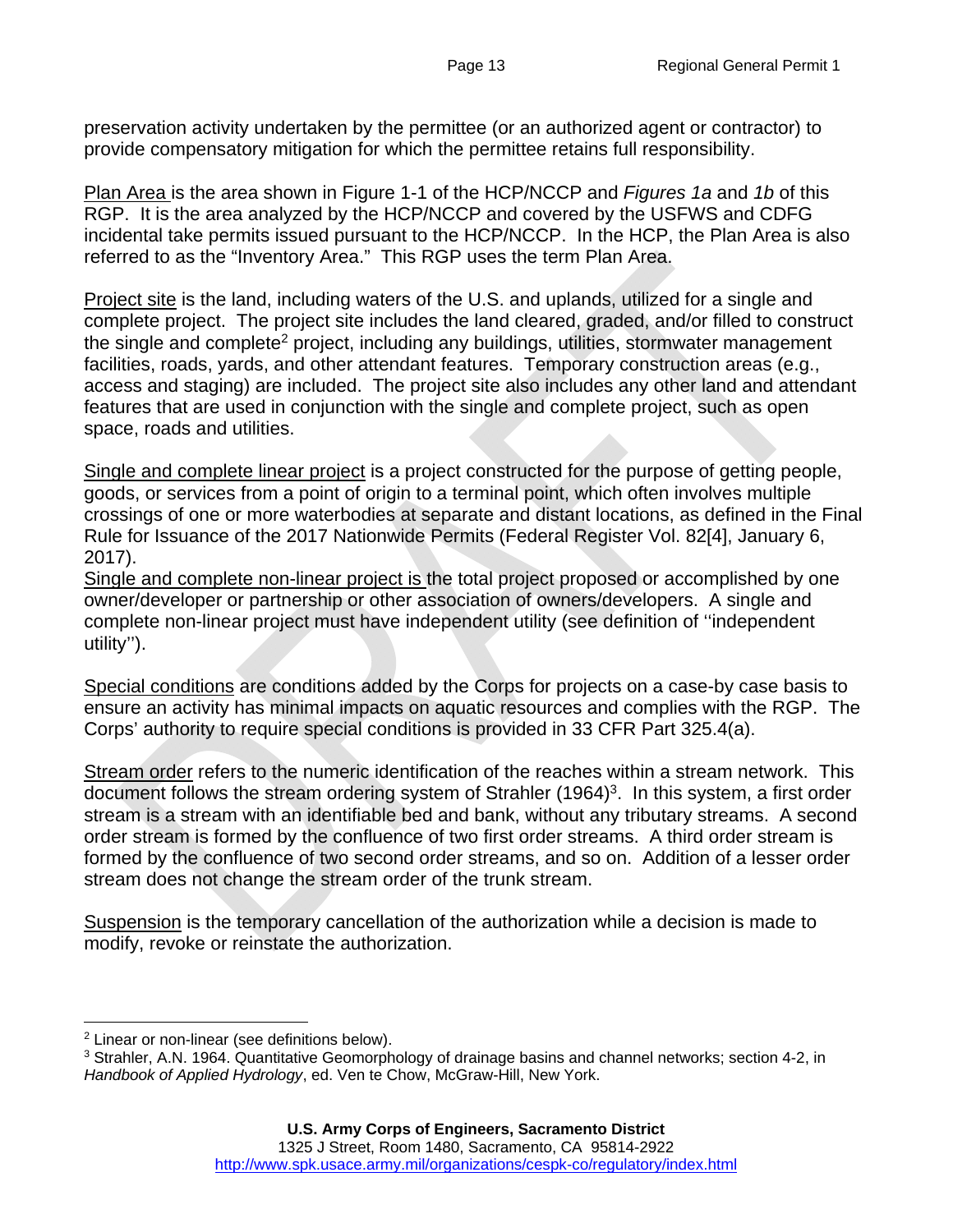Terms and conditions are the parameters, including thresholds, limitations and requirements, for completing an activity under the RGP. These parameters are described in each Activity category and in the general conditions and Activity-specific conditions. Special conditions may also be added by the Corps on individual authorizations to ensure an activity has minimal individual and cumulative impacts.

Urban Limit Line is the boundary for urban growth that has been set for Contra Costa County in the Contra Costa County General Plan, as amended from time to time.

Utility line is any pipeline used to transport a gaseous, liquid, liquefiable or slurry substance for any purpose, and any cable, line or wire used to transmit electrical energy, telephone, radio signals, television signals or data communication. This definition does not include pipes or ditches which serve to drain a water of the United States, such as drainage tile; however, it does apply to pipes conveying drainage from one area to another.

Waters of the U.S. are as defined in 33 CFR Part 328.3(a).

Definitions found at 33 CFR Parts 320-323, 325-329, and 331-332 and 40 CFR Part 230 are also applicable to this RGP and are incorporated by reference herein.

#### **FURTHER INFORMATION:**

- 1. Congressional Authorities: This RGP has been issued under Section 404 of the Clean Water Act (33 U.S.C. 1344).
- 2. District Engineers have the authority to determine if an activity complies with the terms and conditions of this RGP.
- 3. This RGP does not obviate the need to obtain other Federal, state, or local permits, approvals, or authorizations required by law.
- 4. This RGP does not grant any property rights or exclusive privileges.
- 5. This RGP does not authorize any injury to the property or rights of others.
- 6. This RGP does not authorize interference with any existing or proposed Federal project.
- 7. Limits of Federal Liability. In issuing this RGP, the Federal Government does not assume any liability for the following:
- a. Damages to the permitted project or uses thereof as a result of other permitted or unpermitted activities or from natural causes.
- b. Damages to the permitted project or uses thereof as a result of current or future activities undertaken by or on behalf of the United States in the public interest.